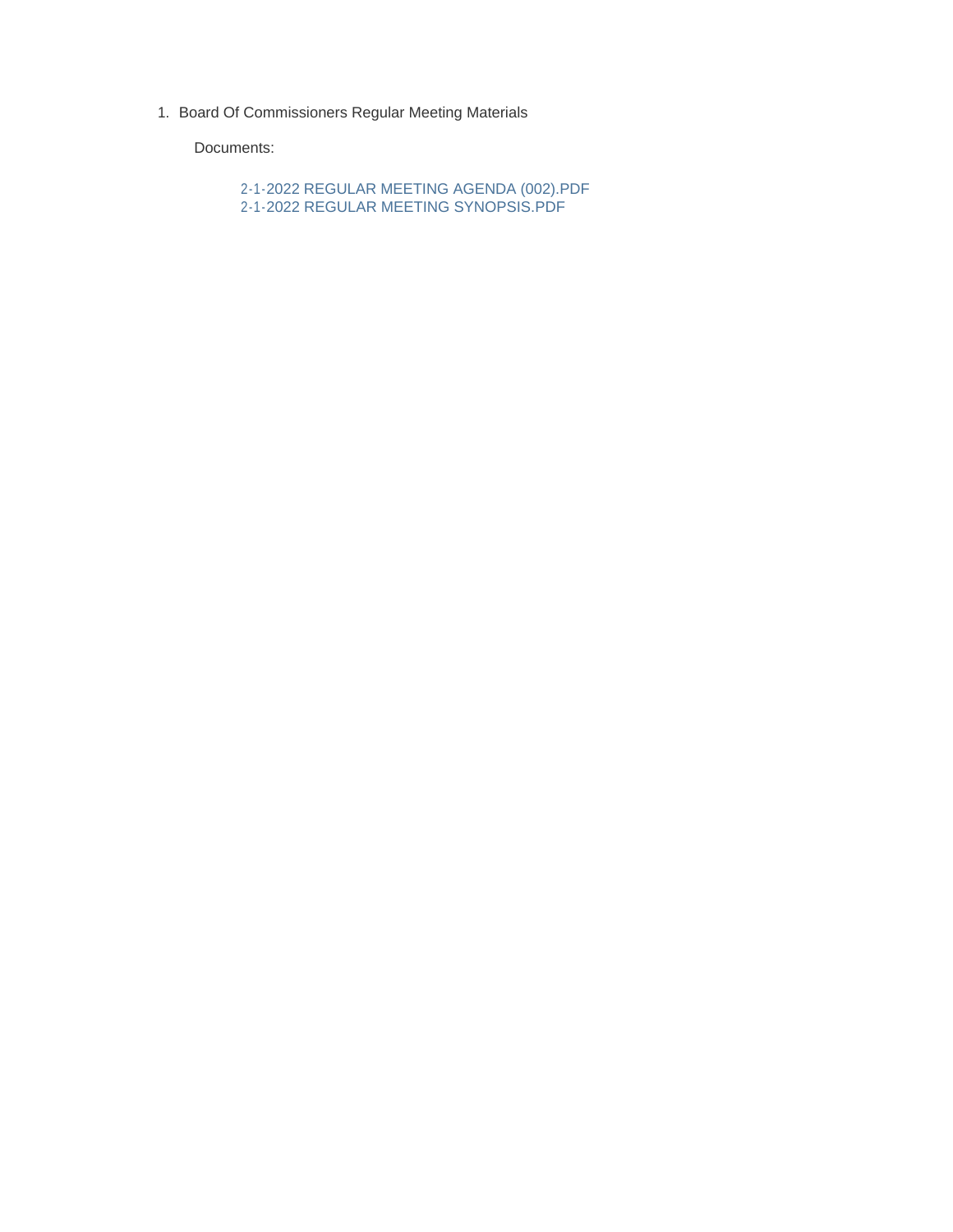## **BOARD OF COMMISSIONERS LIBERTY COUNTY**

**DONALD l. LOVETTE CHAIRMAN** 

**MARION STEVENS, SR. DISTRICT 1** 

**JUSTIN L. FRASIER DISTRICT 2** 

**CONNIE THRIFT DISTRICT 3** 

**100 MAIN STREET • SUITE 1320 HINESVILLE, GEORGIA 31313 (912) 876-2164**



**MAXIE R. JONES, IV DISTRICT 4** 

> **GARY GILLIARD DISTRICT 5**

**EDDIE J. WALDEN DISTRICT 6** 

**JOSEPH W. BROWN COUNTY ADMINISTRATOR** 

## Agenda Liberty County Board of Commissioners February 1, 2022 Regular Meeting  $6:00$  PM

- 1. Open meeting
- 2. Certification Georgia Open Meetings Act
- 3. Prayer & Pledge of Allegiance
- 4. Proclamation / Arbor Day -Karen Bell
- 5. Departmental reports: a. Finance -Kim McGlothlin
- 6. Old business:
	- a. Rezoning petition 2021-063-LC \*\*
- 7. New business:
	- a. Resolution/ State Court Technology Surcharge Kelly Davis \*\*
	- b. Rezoning petition 2022-004-LC \*\* Jeff Ricketson
	- c. Rezoning petition 2022-005-LC \*\* Jeff Ricketson
	- d. Bids/ Bill Carter Road improvements Trent Long \*\*
	- e. Southside Park funding request \*\*
	- f. Compensation plan/ Fire and EMS services Joseph Mosley \*\*
	- g. Administrative report -Joseph Brown
- 8. Adjourn

\*\*Board action is anticipated. The Board reserves the right to act on these or any other matters.